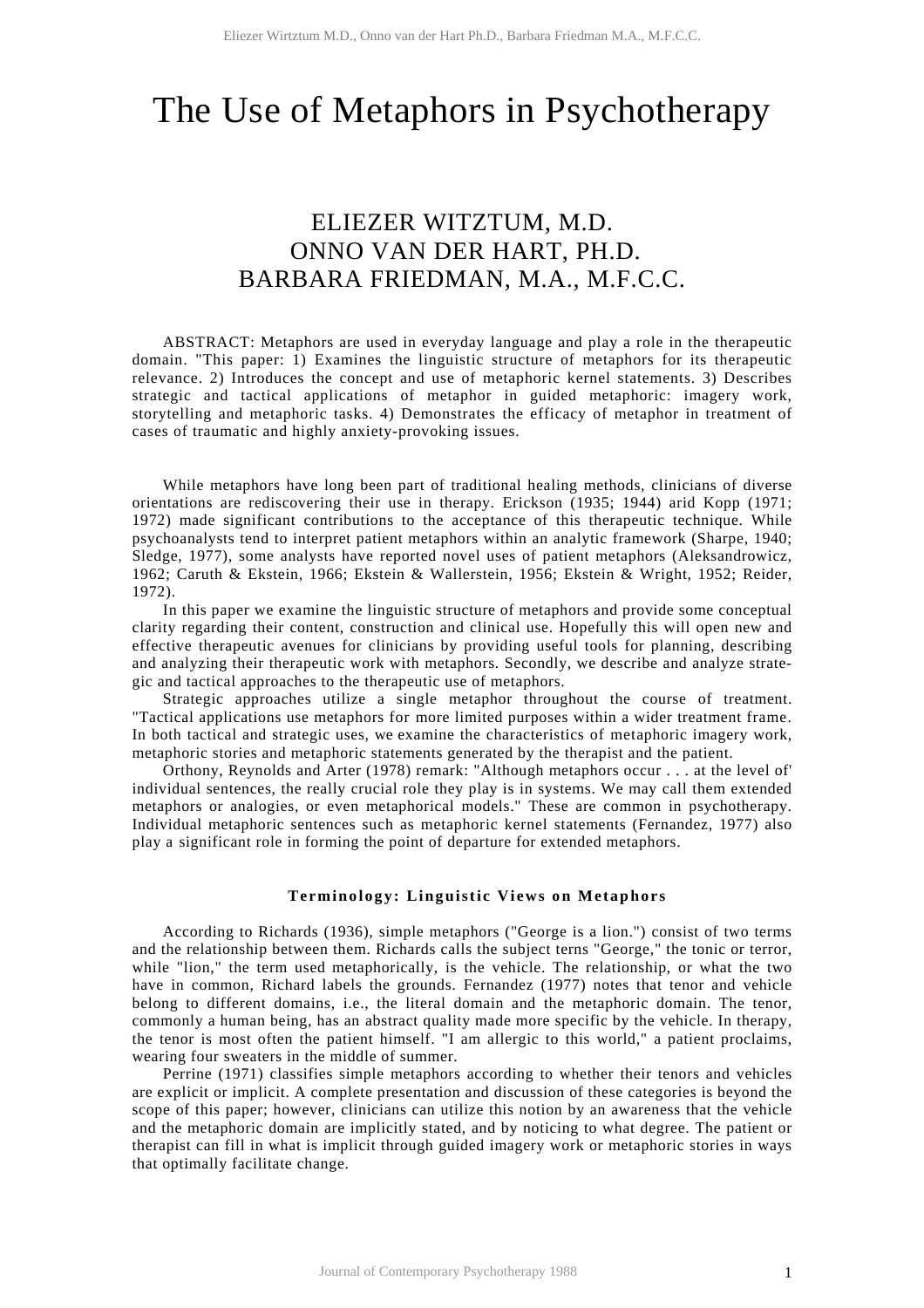#### **Theoretical Approaches**

Metaphors may be easy to recognize, but they are hard "to", define (Orthony et al., 1978). Each definition of metaphor reflects an underlying theoretical view which may be at variance with other views. The Oxford Dictionary defines metaphor as: "The figure of speech in which a name or descriptive term is transferred to some object different from, but. analogous to, that to which it is properly applicable; an instance of this, a metaphorical expression."

According to Black (1962), this definition implies the substitution view of metaphor, in which a metaphoric expression is used in place of some equivalent literal expression: "Richard is a lion," instead of "Richard is brave." While the meaning conveyed by the metaphor alight be communicated literally, metaphors make the language more poetic and picturesque. The relevance for psychotherapy is that language can be examined as an index of the natural imagistic content of a patient's thinking. This provides the clinician with a point of departure for joining with the patient during treatment.

The best-known view on the nature of metaphor states that it a essentially a comparison between or juxtaposition of objects which are literally disparate. Comparison metaphors consist of perceived similarities between two or more objects; they seem to be condensed similes. Instead of saying, "I function like a switchboard in this family," a patient states, "I am the switchboard of this family." We believe that the metaphors patients use to describe their problems or difficulties are often based on an implicit comparison theory. Adherents of the interaction view of metaphor believe that although metaphors are colorful substitutes for literal statements and comparisons between objects, the psychologically and therapeutically interesting metaphors really involve more (Black, 1962; Wheelwright, 19(52, 1968; Haynes, 1975; Orthony et al., 1978). The essence of this view is formulated by Richards (1936) as follows: ". . . when we use a metaphor we have two thoughts of different things active together and supported by a single word or phrase whose meaning is a result of their interaction." The resulting meaning is new and transcends both thoughts.

According to Richards, metaphor is fundamentally a borrowing between and intercourse of thoughts, a transaction between contexts. It requires two ideas which cooperate in an inclusive meaning; they interact or "interpenetrate" each another with meaning (Wheelwright, 1968). In this view, it is the differences, not the similarities between tenor and vehicle which are significant. Haynes (1975) believes that the new insights provided by a good metaphor suggest further questions, "tempting us to formulate hypotheses which turn out to be. experimentally fertile" (p. 274). She suggests that good metaphors can literally lead to reasoning by analogy. Authors who emphasize a psychological approach to metaphor regard metaphoric thinking as a creative activity (cf. Brunner, 1957; Rothenberg, 1979, 1984).

#### **Therapeutic Strategies and Tactics in. the Use of Metaphors**

Often in psychotherapy the therapist is initially the creative force. To be sure, patients describing their situations with metaphors are acting creatively. The problem is that their creative activity has stalled, and their metaphors have become frozen. The therapist's task is to unthaw the patient's Creative energy and propel it into problem-solving activities.

Fernandez (1977) states that metaphoric statements represent metaphoric images, which he considers plans of action. Helping patients bring their metaphoric images back to life stimulates them to further develop these plans of action and eventually to implement them. Case 1 demonstrates this principle using guided metaphoric imagery. This guided imagery approach is to be distinguished from approaches Ill which the context or content of the imagery is precisely prescribed by the therapist, such as the guided affective imagery method ill dynamic psychotherapy (Leuner, 1978), and the structured images for sensory-recall in behavior-oriented hypnotherapy (Kroger & Fetzler, 1976). In Case 2 the therapist uses metaphoric statements and stories in a way that allows the patient to develop her own private and idiosyncratic images. Therapists telling patients metaphoric stories implicitly convey therapeutic: plans of action, which when carried out, may resolve patients problems. Both therapist-generated and patient-generated metaphoric imagery can be applied at strategic and tactical levels. On the strategic level, the same (extended) metaphor is used as a theme throughout the course of treatment. Under the heading of tactical applications, are metaphoric interventions which serve one or more specific functions, such as providing clarification, interpretation or motivation for the patient.

At times, it is only after the fact that therapists know whether their metaphoric approach worked at the strategic or tactical level. Moreover, in some cases the decision regarding which level the metaphor served may be an arbitrary one The main purpose of this distinction is to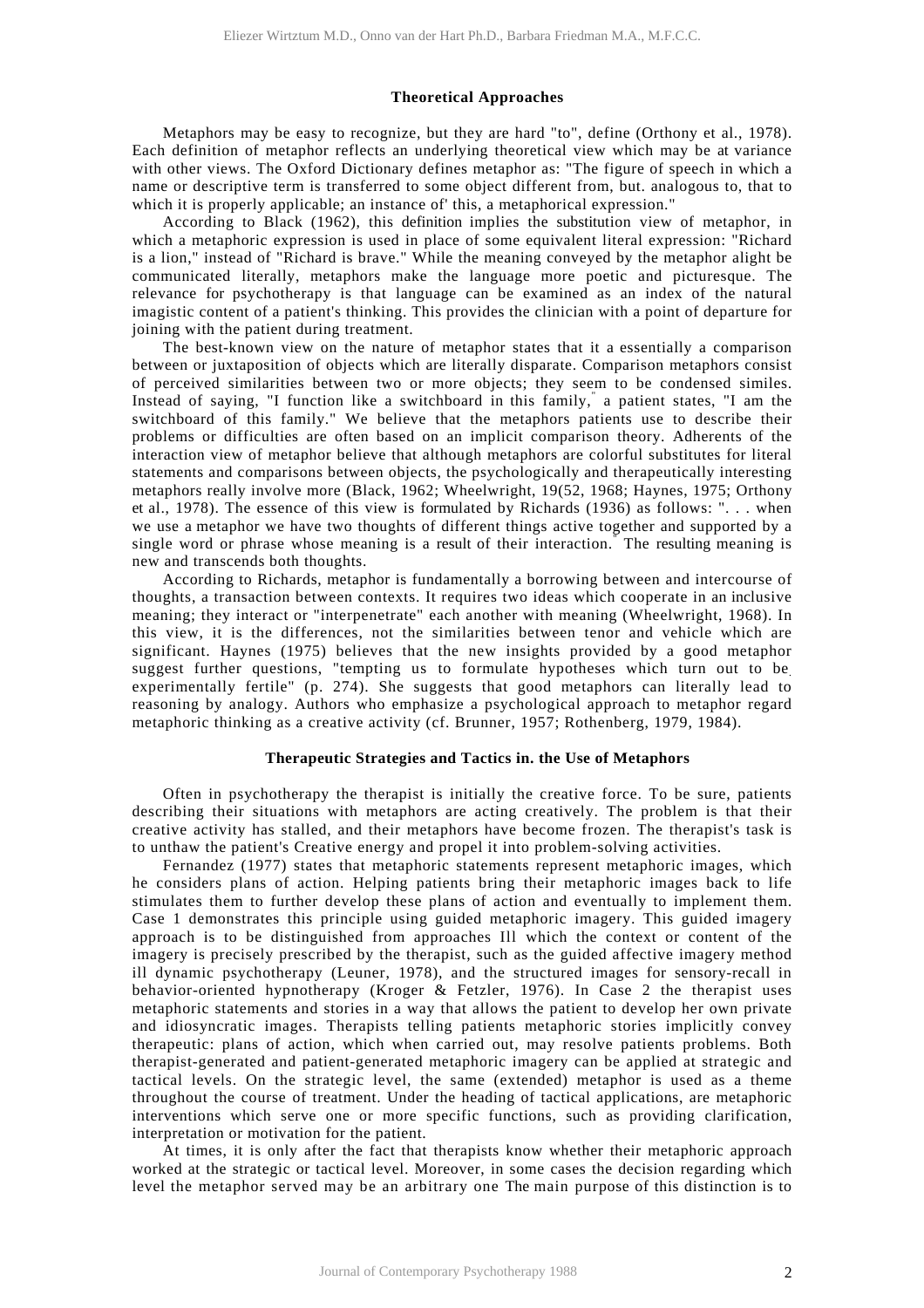emphasize that metaphors can apply at a comprehensive level or can serve more concrete goals within a broader framework.

**Strategy 1: Transforming Patient's Metaphoric Kernel Statement.** Patients often describe their complaints 111 metaphoric expressions. Here are some examples: "I am up against the wall;" "I'm down in the dumps**"** (Greenleaf, 1978); "I Bill apart;" "I'm trapped;" "I'm caged" (Welch, 1984); and "People look down on me" (Muncie, 1937). Following Fernandez (1977), we call these expressions metaphoric kernel statements (Van der Hart, 1985 a & b) metaphoric because they are figurative; kernel statements because they express something essential. Unrecognized, they are "dead" or "frozen" metaphors. When. recognized, they may be brought back to life and become excellent points of departure for therapy. When changes occur, these statements are also modified, becoming indicators of therapeutic progress. One patient said during the first session, "I don't want to show all the dirt inside." Near the end of treatment, she remarked, "I feel very clean inside."

One way of bringing patient metaphors back to life is by creating an image of the vehicle of the metaphoric domain Therapists may use their own imagery, but helping patients to create images is usually more effective. These images become the starting point of guided metaphoric imagery work, essentially consisting of a series of emotional-perceptual transformations of the original statement. The following case examples illustrate this strategic use of metaphor in more detail.

**Case 1: Depressed & Suicidal.** Van der Hart (1985b) reports a 38-year-old patient residing in a home for vagrants who was depressed and contemplating suicide. He described his life situation as "I see no way out." He considered the therapist's suggestions for making changes in his life as utterly useless. Still, the therapist felt the patient had some personal strength which could be put to good use in therapy. The therapist made the patient's metaphoric kernel statement, "I see no way out," come alive first by creating a metaphoric domain from which the patient could literally see no way out, then by presenting him with an opportunity of finding one:

After a hypnotic induction, the patient was told he was standing at the top of a stairway with twelve steps; he could take his time about going down, then would be in a very dark hallway with one door. (This suggestion implied that, even if he could not see a way out, there was one.) Downstairs, the patient reported that he did not see anything at all including the door. The therapist suggested that he find the door by feeling his way. He found the door and opened it. The space beyond was dark, too, but he did see a speck of light far away. The therapist then encouraged the patient to find his way through this space, which was a kind of tunnel. Proceeding through the tunnel, the patient had divergent experiences; such as crossing quicksand and witnessing an execution. On returning to a normal waking state, he seemed amnestic to this metaphoric imagery.

Two weeks later, the patient reported dramatic changes in his attitude and behavior. He head become somewhat optimistic about the future and had undertaken all kinds of necessary activities for self-improvement, such as going to the welfare department, which he had refused to do before. In this and following sessions, the patient and therapist were able to discuss the patient' s progress in terms of his going his own way at his own pace.

This case illustrates how emotional-perceptual transformations of the metaphoric kernel statement can take place during guided imagery. The transformations occurring within the metaphoric domain of the patient's imagery work exerted influence in the principal domain of his perceptions, behavior and affect. Changes occurring within the principal domain of one's actual life situation can, we presume, further the development of metaphoric imagery work by increasing the content and richness of the imagistic field. As the patient participates in the metaphoric domain in a modified way, it reflects his experiential changes. What we can observe through this is a process of looping and feedback of information (cf. Fernandez, 1977; Miller, Galenter Pribram, 1960).

According to Perrine's distinction between explicit and implicit metaphors the patient's statement, "I see no way out," is the metaphoric domain (the area where he saw no way out) which was kept implicit. Thus, the therapist was able to create a domain in which the patient indeed did not see a way out, but was encouraged to find one using another sensory modality. After finding it, the discussion in later sessions consisted of the patient's going his own way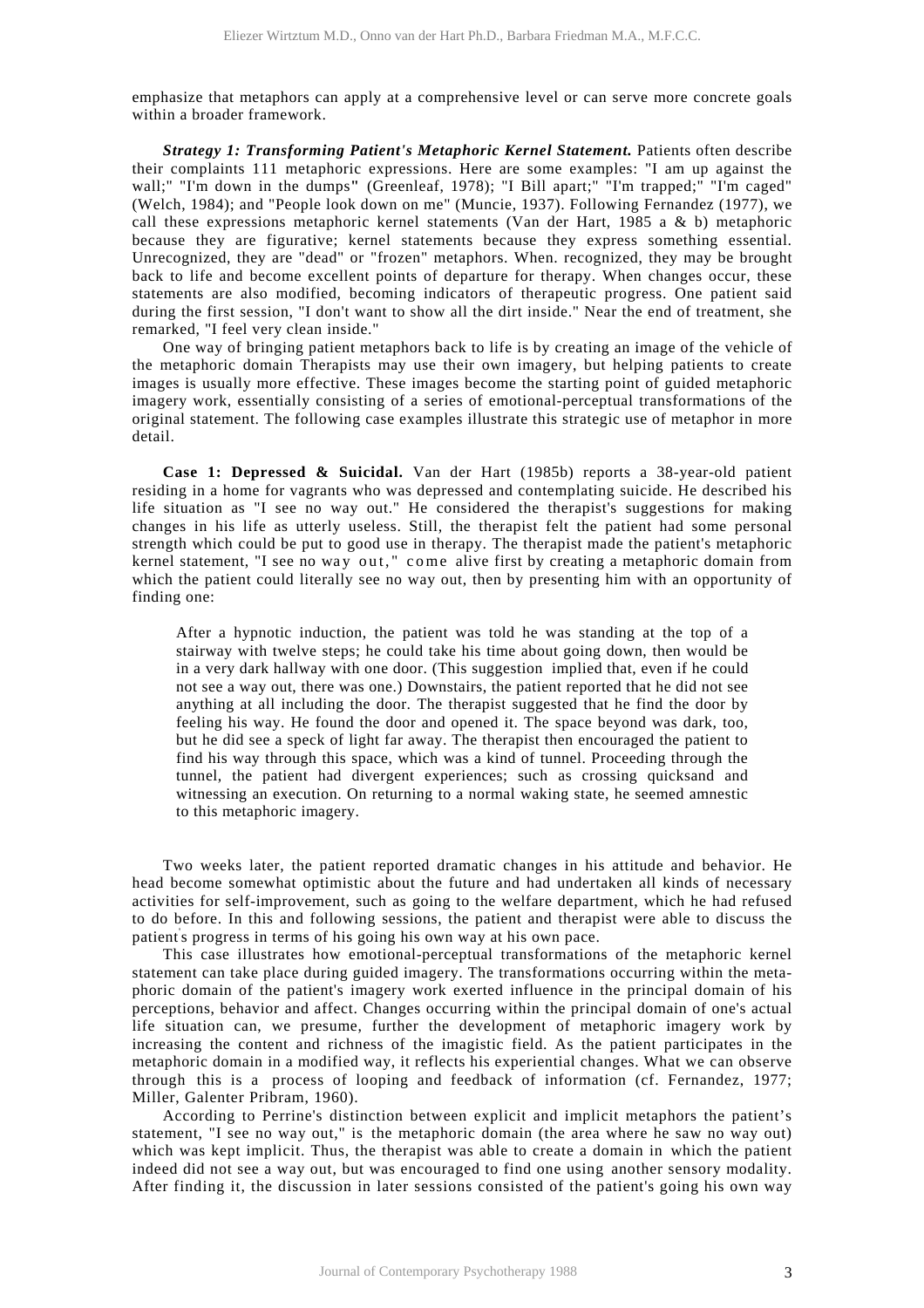at his own pace. This progress was seen by the therapist as a result of the transformation of the patient's original metaphoric kernel statement, "I see no way out.".

*Case 2: Generalized Anxiety.* A 43-year-old woman sought help for numerous complaints: chest and lumbar pain, general anxiety, emotional instability, and social isolation. She felt desperate, as her state was deteriorating rapidly and previous therapies had been of no help. Initially, she impressed the therapist as being a strong person, but in the first session she broke down saying, "My problem is that I have no backbone." The therapist directed her to explore this metaphor further. He asked her to enter a state of concentration and mentally investigate the area of her back. She discovered that in her imagination, her backbone was normally developed up to the middle lumbar vertebrae; from there on it was very weak and completely underdeveloped, unable to support her at all. When asked how she could maintain an upright posture and give the impression of being a strong person, she replied that she was (figuratively) wearing a stiff iron corset for support. Although it hurt terribly, she could not live without it. She readily accepted the therapist's remark that, while the corset provided support, her body might be so constricted and immobilized by it that her backbone had no opportunity to grow and become strong.

The patient then related dramatic events of her childhood. Her mother, a single parent, had become seriously ill and died when the patient was eleven. The patient and her younger sister were sent to an orphanage, a cruel place which separated the children from one another and provided no emotional support or comfort. There the patient head to make herself artificially, strong in order to endure the ordeal and support her sister during their rare meetings. From this initial phase, therapy consisted of the patient's alternately working within the metaphoric and principal domains. In the metaphoric domain she imagined loosening the corset, taking it off for a while, feeling her backbones gradually become stronger, etc. Then she returned, often spontaneously, to subjects in the principal domain where she continued to work through her traumatic past.

Unlike Case 1, where the patient dealt only in the metaphoric domain during sessions this patient alternately engaged in metaphoric imagery work and overtly addressed related issues in the principal domain; that is, the traumatic experiences from her past. We assume that progress in one domain facilitated changes in the other. One lesson drawn from this example is that guided metaphoric imagery can function as an integral part of a more traditional therapeutic approach, such as short-term psychodynamic therapy. We also learn that the patient's body can constitute the metaphoric domain to which the kernel statement refers.

*Strategy 2: The Metaphoric Statement.* Patients' symptomatology can constitute the "vehicle" part of incomplete metaphoric expressions. The therapist can reconnect the symptomatic domain with the principal domain of the more basic problem by using one metaphoric kernel statement. "She really gets under your skin, doesn't she?", Rothenberg (1984) told a patient with a diffuse eczematous skin lesion who described an experience in which she had been "mildly disappointed" by her sister. This is a good example of metaphoric combinational thinking, in which the idea expressed is based upon the perception of a common structure which links different domains or different areas within the same domain (Brunner, 1957).

*Case 3: Post- Traumatic Stress Disorder.* Witztum, Dasberg and Bleich (1986) report the treatment of a 28 year-old man suffering from posttraumatic stress disorder (PTSD), induced tell years earlier by combat trauma. One traumatic incident involved his half-track being hit by enemy fire, many comrades being killed and wounded, and himself lying in a gulch for hours, unable to move because of heavy crossfire. Lying there, he had a rowing sense of anger at his superiors "who lead let him dowel and deserted him." Afterwards he developed PTSI) and a low tolerance for authority figures, changing jobs every few months. His history showed that his authority problems originated with a father who had disappointed him in painful ways.

Although his combat trauma was clearly unresolved, he refused to explore the matter in therapy. He requested help for work-related problems, such as his inability to function in highly structured settings. The therapist saw the patient's repeated disappointments and feelings of abandonment by authority figures as the emotional leitmotif in his life. Since the combat trauma was most dramatic, the therapist believed that this should be the focus of treatment. During the first three sessions of short-term dynamic therapy a good empathic rapport was established and the patient seemed to progress nicely. Thereafter, he did not appear until two months later.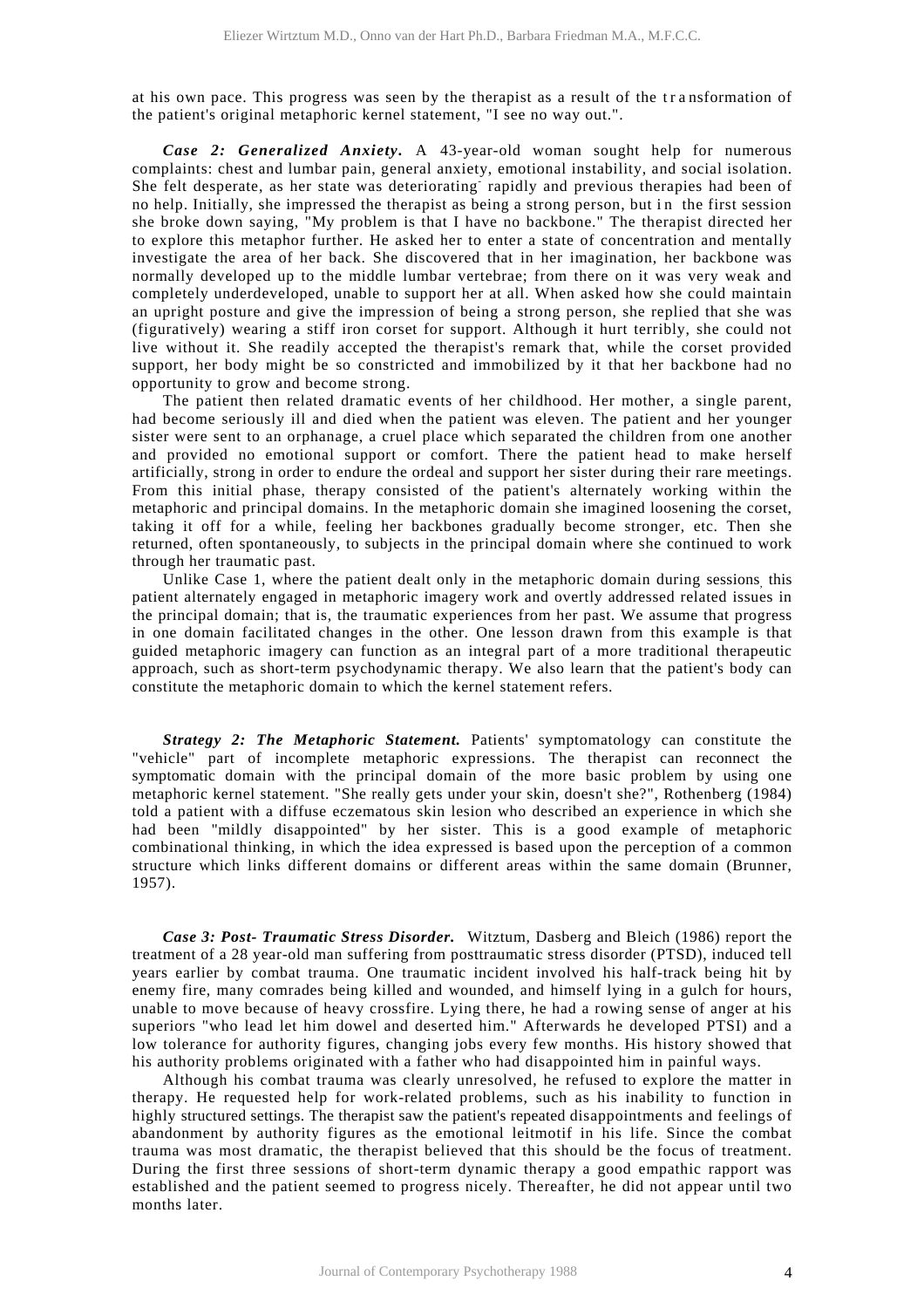In that session the patient expressed his wish to escape all frameworks that bound him**,** to go far away and to return home. Listening, the therapist became aware of the painful combat trauma the patient was trying to leave behind and of a mental picture of a shelter in which the patient took refuge. He presented the following metaphoric kernel statement: "Actually you are hiding in a shelter. You really want to go out, but you can-not." The patient immediately became pale and began to sweat, indicating that the core problem in the trauma had been identified. He then recounted a dream about taking a leave of absence from the army. On returning home, he received a message that his leave was cancelled due to a mission he had been assigned to. The therapist elaborated his metaphoric statement: "Most of your life you have been hiding in a shelter. You want to leave, but there is still shooting going on outside." The patient turned pale and began to sweat again. "There are many sharp stones and boulders out there. Whoever goes out can slip and fall, or be hit by a stray bullet. But it is also possible to crawl out and keep going.

This extended metaphor continued to be the center of treatment during following sessions and was possibly the most curative factor in therapy. In the seventh session (of 8) the patient described his situation as, "On the civilian level I've left the shelter."

The metaphoric kernel statements that the therapist presented were rather complex. "Actually, most of your life you have been hiding in a shelter. You really want to leave the shelter, but there is still shooting going on outside." The patient associated the metaphoric domain, "the shelter," with the literal, traumatic domain of the battle field. His physiological reactions (pallor and sweating) and the report of his dream were signs that his unresolved trauma was accessed. At the same time, the shelter offered him protection and an opportunity to observe what was going on. As the dream indicated, the metaphoric statement had additional meanings for the patient regarding his failures, his present job and the secure home he longed for. The shelter can be seen as a condensed symbol within a metaphor.

*Condensed Symbol.* Condensed symbols have more than one meaning: they are multivocal and have a strong emotional quality (Sapir, 1934; Turner, 1967). Although therapists may be aware of only one meaning of their metaphors, it is important to realize that they may at the same time function as condensed symbols for the patient.

*Strategy .3: The Metaphor as a Bridge to the Patient.* This metaphoric technique is a less comprehensive strategy than the previous approaches. In the beginning of treatment, a primary task of the therapist is establishing rapport, conveying to the patient that he is understood. Caruth and Ekstein (1966) mention a patient Who described herself as being on an island, to which the therapist offered to build a bridge.

Metaphoric stories with different images also enable therapists to connect empathically with their patients. Lankton and Lankton (1983) introduced the name "matching metaphor" for such a narrative which they define as "that metaphor which is placed in the primary position and which offers a dramatic theme parallel to the presenting problem. The purpose of the initial metaphor is to engage attention and capture conscious and unconscious perception" (p. 121). Their matching metaphor belongs to an intriguing hypnotic treatment approach that consists of presenting a series of embedded metaphors, all with different goals. The matching metaphor is the opening story, the end of which is only told at the end of the session. Our own use of a matching metaphor is not limited to hypnotherapy and the story is usually told integrally. No solutions to the problem are offered, although there is no reason why this couldn't be done at a later stage in treatment.

While our matching metaphors are usually spontaneously developed from images we have of the patient during the session, we recommend that therapists beginning to utilize such stories follow the guidelines Lankton and Lankton (1986, pp. 186-187) 'provide for the construction of metaphoric stories: (a) define a specific therapeutic goal for the metaphor (in this case, establishing rapport); (b) construct a reference picture that contains the necessary components for the unfolding storyline; (c) construct an end picture to provide closure for the storyline; (d) check that the resources needed to reach the goal will be possible; (e) add dramatic hold using the element of metaphoric drama; and (f) observe and incorporate the patient's ideomotor response while delivering the metaphor.

*Case 4: Confused & Helpless.* The patient, a 27 year-old divorced mother of three sought help for feelings of confusion, helplessness and self-dissatisfaction. She was the fourth of seven children in a very poor, religious family. Her father was an aggressive, difficult man who heat her with his belt. Her mother was weak and always fatigued from the stresses of rearing severs children. At 15, the patient was shocked to find herself pregnant from a sexual game with a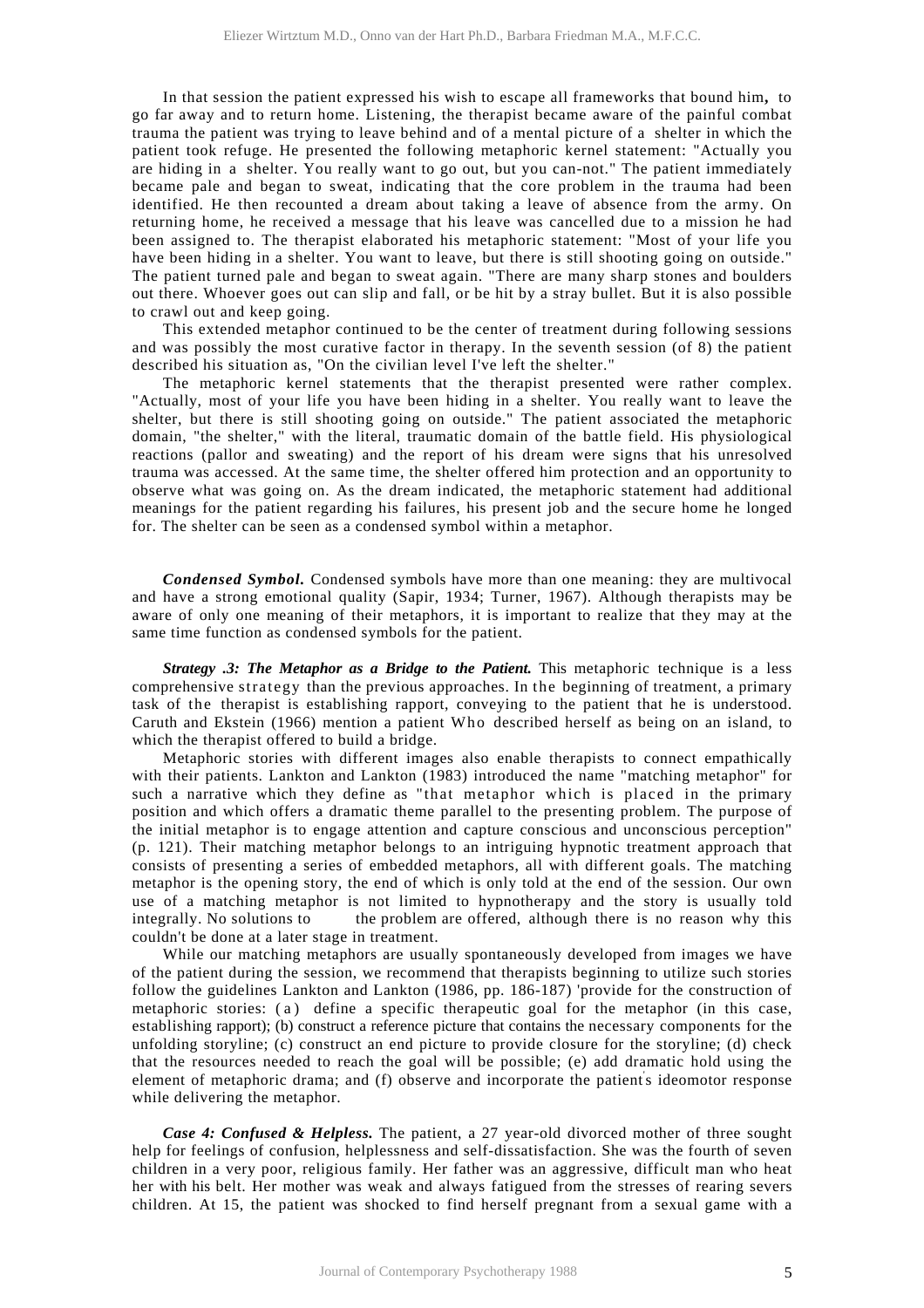boyfriend. She wanted to terminate the pregnancy, but her parents forced her to marry the boy. She soon discovered that he was rude, cold and lazy. He beat her regularly and generally enjoyed humiliating her.

When their third child was born, she filed for divorce. After a seven year struggle during which she give up all their common property and accepted a very small alimony, he agreed. She began working and became involved in a three-year relationship with a professional man. Wanting stability, she asked him to marry her; he refused. Three times she tried to separate from him. Each time he came back to her and promised a permanent relationship, but each time lie changed his mind. The last time she discovered that he had had an affair with one of her girlfriends. She found the pain of separation intolerable and felt hopeless. She because increasingly hostile towards men and bitter towards women.

In the first three sessions the patient showed a cover of politeness, initially seeming to accept whatever the (male) therapist said, but she soon rejected everything. The therapist perceived her as simultaneously hostile and helpless as a result of being abused by the significant men in her life. She longed for warmth and tenderness, but felt if she trusted anyone, she could be deeply hurt again. In the third session, am image was evoked in the therapist of a child lost in the desert, looking for water. He told the patient a story about this child to serve as a matching metaphor:

"There was once a lonely child living in the heart of the desert. There was almost no water in this desolate place, and the child was always thirsty. She desperately needed to find more water, and one day began to search for it. After a while she found a river in a deep ravine. It was too dangerous to approach, as she could easily fall in and drown. So the utterly frustrated and thirsty child had to continue her search. After some time she arrived at a muddy marsh. She was so thirsty that she drank the hitter water immediately. It made her feel bad, but she head to survive, so she had no choice. For seven years she dwelt in the marsh, always feeling nauseous from the bad smell and the bitter taste of the water, until she felt she could no longer endure it. She decided to leave the marsh and return to the desert. Then, when she was expecting the worst, she found a small fresh spring. She felt she was saved; after so many years of pain she could live again. Three years later, the spring began drying up. Soon there would be no water anymore, and she would be lonely and thirsty again in the desert."

As the therapist began the story, the patient showed little response. Then her mouth opened, her head began to move restlessly, and when he spoke of' the girl's search for water, she tried to hide the tears in her eyes. She followed the rest of the story with nods of her head. Afterward, the patient's hostility to the therapist disappeared almost completely. Her expression and tone of voice softened. She began earnestly to talk about her pain and fear that nobody would love her.

This matching metaphor served as a bridge for the therapist to meet the patient where she was. Throug h telling her the essence of her life story in this metaphoric format, he communicated in an indirect, nonthreatening way that he understood her thirst for tenderness and care. Having her predicament acknowledged enabled her to start moving from her previously fixed position visà-vis the therapist. Since the main purpose of the metaphoric narrative was to create an empathic rapport, no attempt was made to include a solution to her problem.

## **THE TACTICAL APPLICATIONS OF METAPHOR: METAPHORIC INTERVENTIONS**

The uses of metaphor described so far have been at the strategic level of therapy, functioning in the comprehensive treatment approach. Metaphors employed in tactical ways as interventions serve specific purposes in the total treatment strategy. Here, too, we distinguish two categories: metaphoric imagery work and metaphoric narratives.

#### **Tactical Approach 1: Metaphoric Imagery Work**

In hypnotherapy metaphoric imagery work can focus briefly on a specified image until a particular goal is accomplished. We believe this is most effective when experienced not only visually, but also kinesthetically and auditorally. This imagery work can be concise or extended into tasks which the patient carries out regularly in homework assignments.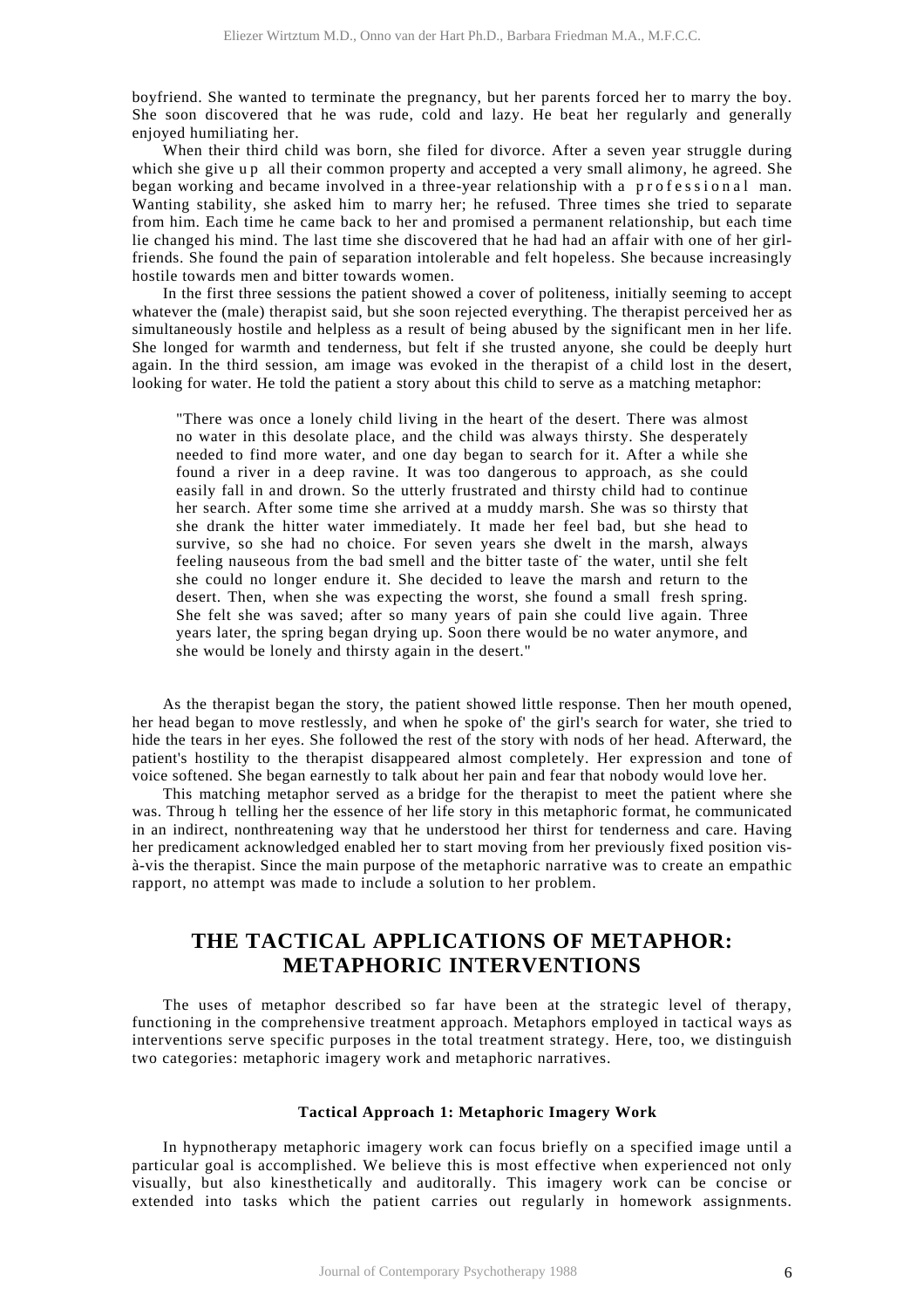Examples: In hypnosis, the induction procedure itself is often rich with metaphoric suggestions which the patient is asked to imagine. Thus, the therapist may suggest the patient go "deeper and deeper" into a trance, while imaging descending a staircase with a certain number of' steps (cf. case 1), the therapist saying, for instance, "and with each step down, you feel yourself relax more and more . . . going deeper and deeper into a trance." An alternate image would be to see oneself in an elevator going clown (or up).

Patients with unresolved traumatic memories who are afraid of losing control when entering the state of' hypnosis may be asked to imagine a safe place where they can feel more secure and protected. According to Brown and Fromm (1986, p. 280), the Vietnam veteran might imagine a special "hootch," safe from mines and sniper fire, and the incest victim might imagine a safe room or a small island that she alone has access to. Imaging this place  $m^a$ y serve not only as a soothing induction, but also establishes an area of protection. The patient may move away from this area to work through traumatic experiences and return to it afterwards.

Walch (1978) describes the so-called "red balloon" technique which may help patients relieve themselves of needless negative feelings such as anxiety, fear, irritation, and tension. The patient imagines a dust bin attached to a big reel balloon, ready for take-off. He puts all the negative feelings and thoughts he wants to be rid of in the dust bin. The more he throws in, the more confident and relaxed he feels. When the balloon takes off with the bin and slowly disappears, an intense feeling of relief can be experienced. However, patients may modify such instructions in their own idiosyncratic ways. A patient with PSTD and somatization disorder responded by saying, "I left the dust bin here, and I got in the balloon and flew away!" This distortion of the metaphor perfectly reflected her escapist way of' problem-solving (Friedman, 1988).

Metaphoric images may be used to suggest posthypnotic amnesia. This is sometimes indicated in hypnotherapy with severely traumatized patients. After patients have dealt with memories they cannot yet face in the waking state, they can be directed to create the image of a safe in which the traumatic material is put. The door is locked, it is suggested that only they will remember the combination, and they will open the safe only in the presence of the therapist (Van der Hart  $\&$ Boon, 1988). These examples are a few of the wide variety of applications found In most handbooks of hypnosis. Many of these applications (to not need a formal hypnotic induction to be effective.

#### **Tactical Approach 2: Metaphoric Narratives**

The stories or narratives told at this level are more circumscribed in their content and purpose than the strategic metaphors, they are often shorter. Such stories usually result from images therapists have of their patients. As Fernandez (1977) noted, these images may be seen as plans for behavior. After determining what goal the metaphor should serve, the therapist creates and tells a story around it.

Zeig (1980), analyzing the work of Milton H. Erickson, lists the following functions of these stories: (1) making or illustrating points; (2) suggesting solutions to problems; (3) helping patients

recognize themselves; (4) seeding ideas and increasing motivation; (5) controlling the therapeutic relationship; (6) embedding directives; (7) decreasing resistance; (8) reframing and redefining problems; (9) ego-building; (10) modeling a way of communication; (11) reminding patients of' their own resources; and (12) desensitizing patients from fears. Of course, a story may serve more than one function at the Same time. The following example contains one protagonist and no other well-developed characters. However, metaphoric stories may contain more people, such as couples or families. Many publications provide ample illustrations (cf. Barker, 1985; Brink, 1982; Gindhart, 1981; Gordon 1978; Lankton & Lankton, 1953, 1986; Mills & Crowley, 1986; Peseschkian, 1982).

*Case 5: Fatigue, Tension & Pain.* A 36 year-old divorced man was referred by his physician for depression, fatigue, headaches, neck and shoulder tension and pain. Whenever he felt. depressed, he stayed home from work. He had often been hurt emotionally, but had learned to keep his emotions inside and carry on. Physical therapy for his pain and psychotherapy for emotional problems had been unsuccessful; the latter because he felt pushed against his will to express his feelings. Since his problems were worsening, he sought help in psychotherapy again.

At the end of the first session, contemplating the nature and location of the patients pain, the therapist told the following story:

"Once upon a time, there was a traveller who had a long way to go. He was carrying a huge rucksack. As he travelled, the rucksack became heavier and heavier because he had the curious habit of putting a stone in his sack whenever lie encountered any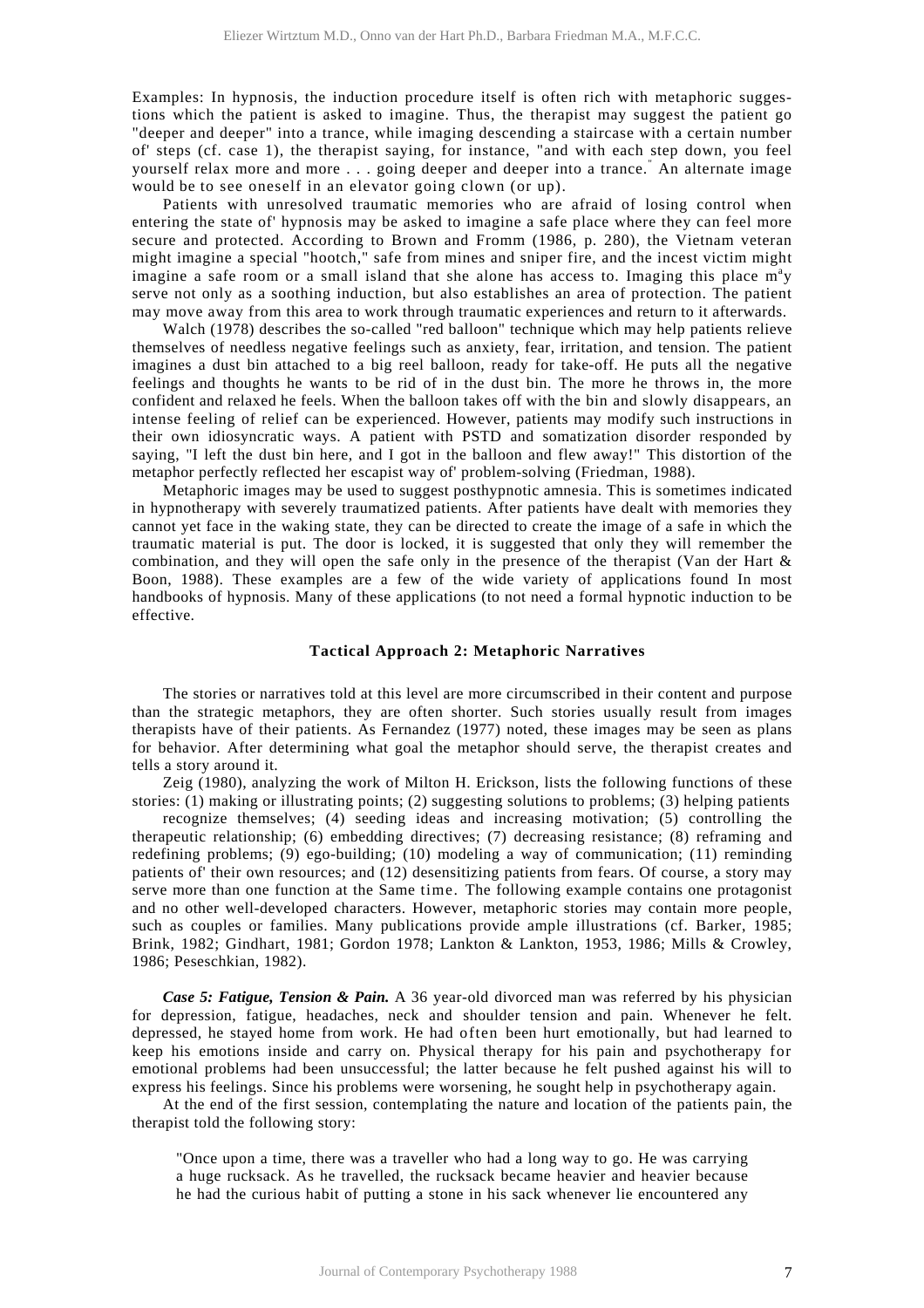difficulty. The further he went, the more he felt the painful weight of the sack on his shoulders, and the sooner he became exhausted and had to rest. People who saw him stumbling commented on the heavy load he carried, but this only offended him. When he finally realized that resting did not mitigate his pain, he took off his rucksack. After much hesitation, he opened the sack and looked at everything he had collected. He removed the stones one by one, examined their and felt their weight in his hands. When all the stones were lying on the ground, he decided to build a statue as a memorial to all the difficulties he had encountered and survived on his journey. When he finished building the statue, he realized that it also symbolized his ability to continue on his travels in a much better and lighter manner than before."

Without waiting for his patient's comments, the therapist made another appointment. During the next session, the patient spontaneously said that the story had often been on his mind and that he wanted to unburden himself of his emotional problems with the therapist's help.

This story was intended to give the patient another look at his way of dealing with emotional problems and to motivate him to deal with them differently than before. There are many applications of such a tactical use of metaphoric stories-in lieu of or as the companion to a more direct approach. Instead of metaphoric stories, clinical anecdotes about other persons with comparable problems may be equally useful. In this case, telling such an anecdote may have been too direct for this patient who felt himself easily pushed. At a tactical level, alternative solutions to problems may best be suggested through several different stories, thereby emphasizing different solutions. The patient is thereby provided with more freedom of choice.

#### **Tactical Approach 3 ): Metaphoric Actions**

Thus far we have presented metaphors as stories and in guided imagery work. Barker (1985) pointed out that there are also actions the patient may perform which are metaphoric in nature. This is especially true of therapeutic rituals which can be seen as physical enactments of metaphoric statements, or, as Fernandez (1977) shows at a more complex level, as the actualizations of metaphoric plans (cf. Seltzer & Seltzer, 1983; Van der Hart, 1983, 1988). There are a variety of other therapeutic approaches involving metaphoric actions: Andolfi's (1983) metaphoric tasks in family therapy; Mills and Crowley's (1986) metaphoric assignments in child psychotherapy, such as metaphoric drawings, the magic puppet theatre, and cartoon therapy; and Papp's (1983) staging of reciprocal metaphor in couples therapy. The reader is referred to these sources for detailed information. Here we offer samples of therapeutic rituals to exemplify metaphoric actions.

*Case 6: "Dead Marriage".* Sargent (1988) provides an excellent example of ritual as the actualization of a metaphoric plan. When an impasse occurred during marital therapy, the therapist remembered that the couple had told him their marriage was dead, a metaphoric kernel statement lie had overlooked before. He suggested that they solemnly bury their "dead marriage." Since he believed the relationship was still viable, he suggested that they should then make a fresh start by performing a reunion ritual, such as an intimate dinner in a special restaurant.

The couple designed and performed its own rituals: burying the symbols of their dead marriage in the ocean, having a very special dinner and engaging in passionate love-making. This "experiencing a funeral and a wedding on the same day" as they summarized their rituals, proved to be the turning point in their relationship.

*Case 7: Grief-Stricken.* In this case two therapists' images of a patient led to a series of metaphoric statements which inspired the assignment of a metaphoric task. The patient, a 52 yearold married mother of four became depressed after her father's sudden death in the hospital where she sent him for a check-up. In her opinion, the doctors to whom she referred him erred in their diagnosis resulting in his demise. After his death, she longed for him. Despite her age, she felt herself more the daughter of her parents than a woman, a wife and mother and she felt guilty and angry. Since antidepressant medication brought no improvement, mourning therapy involving a therapeutic leave-taking ritual (Van der Hart, 1983; 1988) was begun during the ninth month after her father's death.

The patient made progress, albeit hesitantly, by writing a "continuous leave-taking letter" to her father. Three months later an impasse occurred related to the anniversary of her father's death. Sharing this knowledge did not lead to any change. One of the two therapists involved in the treatment related an image he had of the patient: He saw her standing motionless on a narrow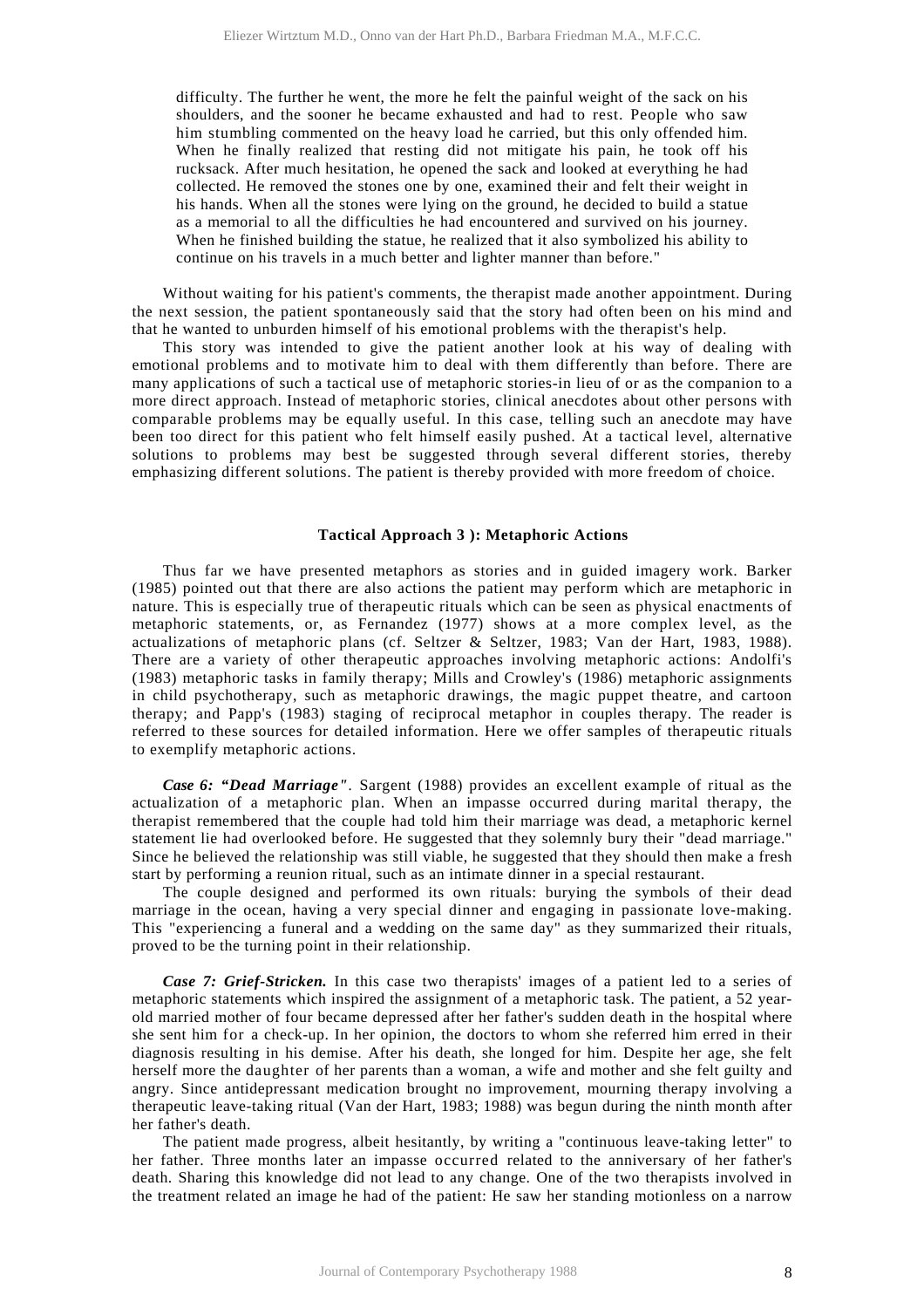bridge connecting two huge mountains one of them bright and the other dark. The patient found this a very apt description, and the enactment of it by having the therapists pull each of her arms made her feel the situation physically. In the next session she referred to the aptness of the image and its enactment, which had been on her mind, but no further changes occurred in terms of her symptoms.

The other therapist then elaborated upon the image saying that the patient was probably not moving from the bridge because all her energy went into holding a heavy stone. ("Containing her feelings of anger and guilt," he thought but didn't say.) While the patient nodded, he continued, "The time doesn't seem right for you to drop the stone yet. So, to make your current position even clearer to yourself and others, I suggest you look for a real stone to represent the one you are holding and carry it with you always, until the time comes when you are ready to leave it behind and enter the land of the living."

Two weeks later she came to the session with a carefully selected heavy stone. In following sessions she decided that a lighter stone would be more appropriate, and subsequently found two smaller ones. Meanwhile, she initiated changes in her daily life. Most significantly, she found a new job which she enjoyed. She spontaneously reported that she had taken some steps on the bridge in the right direction.

The metaphor of the patient standing on the bridge served mainly to clarify the patient's position vis-à-vis change. Introducing the symbol of the stone deepened her understanding of the situation and provided the opportunity to give a metaphoric task which served to break through the barrier. An alternate coarse could have consisted of asking the patient herself to clarify her position on the bridge further and participate in creating her own imagery, but the "stone-like" quality of the patient's impasse inspired the therapists to take the head.

## **SUMMARY AND CONCLUSION**

We have examined the aspects of tenor, vehicle and ground as the underlying linguistic structure inherent in metaphor. By noting what is implicit and explicit in relation to this structure, the clinician can determine what subject matter to amplify in the construction of therapeutic metaphors. Awareness of the interrelationship of the metaphoric domain with the principal domain heightens the effectiveness of treatment through use of information looping and feedback.

In some cases presented, the therapeutic impact of metaphors lay at a general strategic level, employing a single metaphor and tactical interventions as ways to address specific aspects or issues within treatment. Examples of guided imagery work and storytelling were shown to be effective techniques in the overall treatment context.

Perhaps the greatest value of metaphor lies in treatment where trauma has occurred In such cases working-through the problem directly can be too anxiety-provoking or complex. Metaphor frequently deactivates the defenses without heightening the anxiety by allowing patients to defocus on the issue itself and focus in the metaphoric domain. They may then refocus on the problem with new information or a new way of framing the situation gained from the interchange in the metaphoric field.

## **ACKNOWLEDGEMENT**

The authors are grateful to Ton Wilken, M.A., and Ruby Wolbromsky, Ph.D., who provided helpful comments on an earlier draft of this paper.

## **REFERENCES**

Aleksandrowicz, D.R. (1962). The meaning of' metaphor. *Bulletin of the Menninger Clinic, 26, 92-101.* 

- Andolfi, N., Mengiti, P., Nicolo-Corioliano, A.N. & Angelo, C. (1983). *Behind the* family mask. New York: Brunner/Mazel.
- Barker, 1'. (1985). Using *metaphors* in *psychotherapy New York:* Br*<sup>u</sup>* nner/Mazel. Black, M. (1962). *Models and metaphors: Studies in language and philosophy. Ithaca,* NY: Cornell University Press.
- Brink, N.E. (1982). Metaphor creation for use within family therapy. American *Journal of Clinical Hypnosis, 2<sup>4</sup> , 258-265.*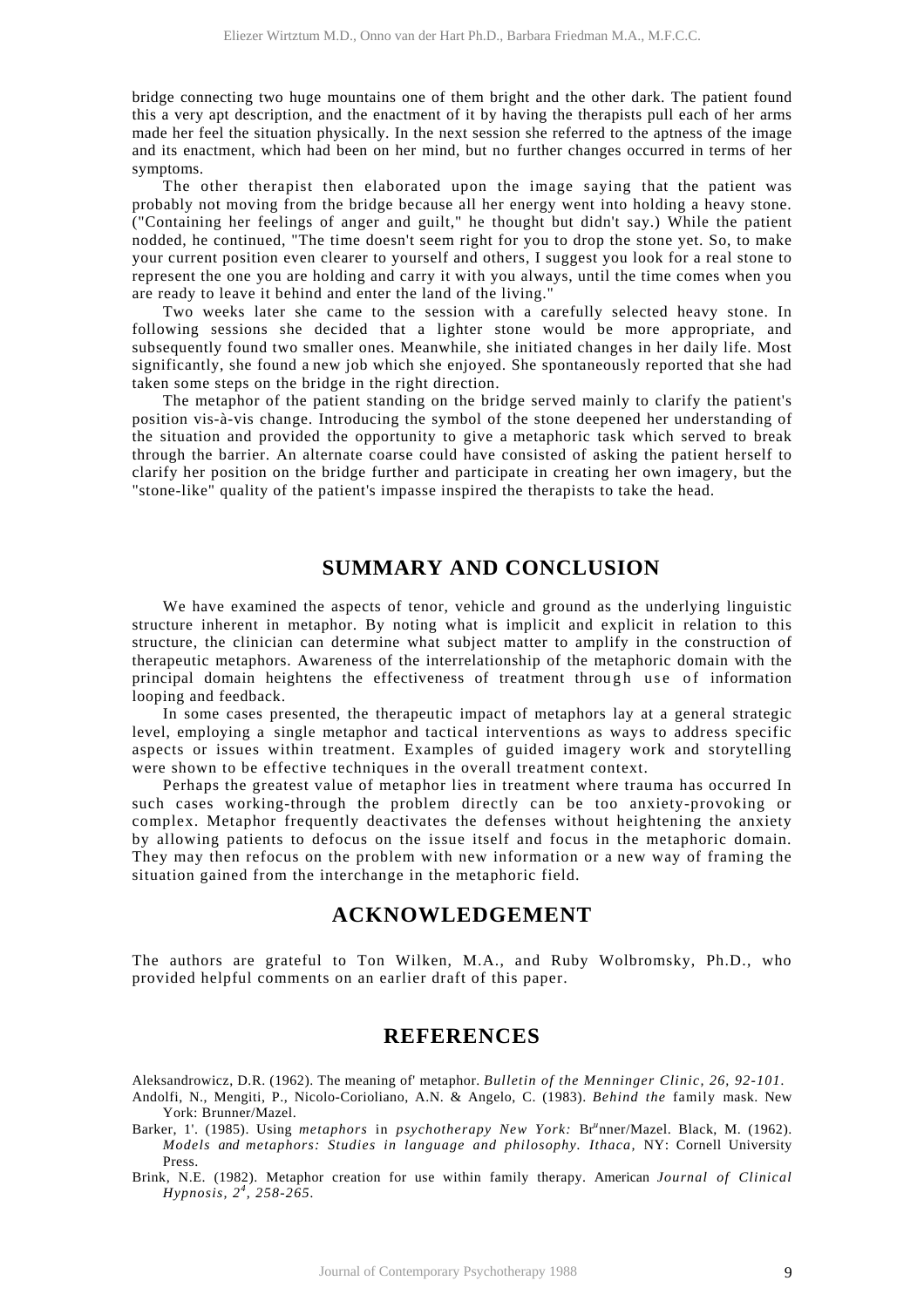- Brown, D.P. & Fromm, F.. (1956), *Hypnotherapy and hypnoanalysis.* Hillsdale, N.J.: l.. Erlbaum Associates.
- Brunner, J. (1957). Going beyond the information given. In: H.E. Gruter et al. (Eds.), *Contemporary approaches to language.* Cambridge: Cambridge University Press.
- Caru*<sup>t</sup>* h, E.. *&:* Ekstein, R. (1966). Interpretation within metaphor: Further considerations. *American Academy* of *Child Psychiatry Journal, 5, 35-45.* Ekstein, R. & : Wallerstein, J. (1956). Observations on the psychotherapy of' borderline and psychotic children. *The Psychoanalytic Study of' the Child, 11,* 303-311.

Ekstein, R. & Wright, D. (1952). The space child. *Bulletin of the Menninger* 

- Erickson, M.H. (1935). A study of an experimental neurosis hypnotically induced in a case of ejaculatio praecox. *British Journal of Medical Psychology,* 15, 34-50. Also in: J. Halley (Ed.), *Advanced techniques* of *hypnosis and therapy.* New York: Grune & Stratton 1967.
- Erickson, M.H. (191I). The method employed to formulate a complex story for the induction of the experimental neurosis. *Journal of Genetic Psychology,* 31, 67-84. Also *in;* J. Haley (Ed.), *Advanced techniques* of *hypnosis and therapy.* New York: Grune & Stratton.
- Fernandez, J.V. (1977). The performance of ritual metaphors In: J.D. Sapir & .I.C. Crocker (Eds.), *The social use* of *metaphors: Essays on the anthropology* of *the rhetoric.* Philadelphia: University of Pennsylvania Press.

Friedman, B. (1988). Personal communication.

- Gindhart, L.R. ( 1981). The use of a metaphoric story in therapy: A case report. *American Journal* of *Clinical Hypnosis, 23, 202*-206.
- Gordon, D. *(1978). Therapeutic metaphors.* Cupertino, CA: Meta Publications. Greenleaf, E. (1978). Active imagining. In: J.L. Singer & K.S. Pope (Eds.), *The power of human imagination.* New York: Plenum Press.
- Haynes, R. *(1975).* Metaphor as interactive. *Educational Theory,* 25, 272-277. *Kopp, S.B. (1971). Guru: Metaphors from a psychotherapist.* Palo Alto, CA: Science & Behavior Books.
- Kopp, S.B. (1972). If *you meet the Buddha on the road, kill him!* Palo Alto, CA: Science & Behavior Books.
- Kroger, V.S. & V.D. Fezler (1976). *Hypnosis and behavior modification.* Philadelphia: J.B. Lippincott.
- Lankton, S.R. & Lankton, *C.H. (1983). Die answer within: A clinical framework of Ericksonian hypnotherapy. New* York. Brunner/Mazel.
- Lankton, S.R. & Lankton, *C.H. (1986). Enchantment and intervention in family therapy: Training in Ericksonian approaches. New* York: Brunner/Mazel.
- Leuner, H. (1978). Basic principles and therapeutic efficacy of guided affective imagery. In: J.L. Singer & K.S. Pope (Eds.), *The power* of *human imagination.* New York: Plenum Press.

Miller, G., Galanter, E. 8, Pribram, K. (1960). *Plans and the structure* of *behavior.* New York: Holt.

- Mills, J.C. & Crowley, R.J. (1986). *Therapeutic metaphors for children and the child within* New York: Brunner/Mazel.
- Muncie, V. (1937). The psychopathology of metaphor. *Archives of Neurology and Psychiatry, 37, 796-804.*
- *Orthony, A.,* Reynolds, R.E. & Alter, J.A. (1978). Metaphor: Theoretical and empirical research. *Psychological Bulletin 85, 919-943.*
- Papp, P. (1982). Staging reciprocal metaphors in a couples group. *Family* Process, 21, 453-167.

Perrine, L. (1971). Four forms of metaphor *College English, 33, 125- 138.* 

- Pesechkian, N. (1982). *The merchant and the parrot: Oriental stories as tools in psychotherapy. New*  York: Vantage Press.
- Render, N. (1972). Metaphor as interpretation. *International Journal* of *Psycho Analysis,* 53, 46:3- 469.

Richards, I.A. (1936). *The philosophy of rhetoric.* London: Oxford University Press.

- Rothenberg, A. (1979). Homospatial thinking in creativity *Archives of General Psychiatry, 33,* 17-2h.
- Rothenberg, A. (1984). Creativity mid psychotherapy Psychoanalysis and *Contemporary Thought 7, 233-268.*
- Sargent, G.A. (1988). A burial at sea. In: O. Van der Hart (Ed.), Coping with *loss: The therapeutic use* of *leave-taking rituals. New* York: Irvington Publishers.
- Sapir, F. (19;14). Symbolism. *Encyclopaedia of the Social Sciences, 14, 492-493.* Also in: D.G. Mandelbaum (Ed.) (I 949)*. Selected writings* of *Edward Sapir in language, culture & personality.* Berkeley: University of California Press.
- Seltzer, V. & M. Seltzer (1983). Material, myth and magic: A Cultural approach to family therapy. *Family Process, 22, 3- 14.*
- Sharpe, F.F. (1940). Psycho-physical problems revealed in language: *An examination of metaphor. International Journal of Psycho-Analysis, 21, 20l-213. Also* in: F..F. Sharpe, *Collected papers on psycho-analysis* London: Hogarth, 1950.
- Sledge, W.H. (1977). The therapist's use of metaphor. *International Journal of Psycho-Analysis,* 6, 1 13- 130.
- Turner, VAV. (1967). *The forest of symbols.* Ithaca, NY: Cornell University Press.

Van der Hart, O. (1983). *Rituals in psychotherapy.* New York: Irvington.

Van der Hart, O. (1985). Metaphoric hypnotic imagery in the treatment of functional amenorrhea. *American Journal of Clinical Hypnosis, 27, 159-165. (a)*